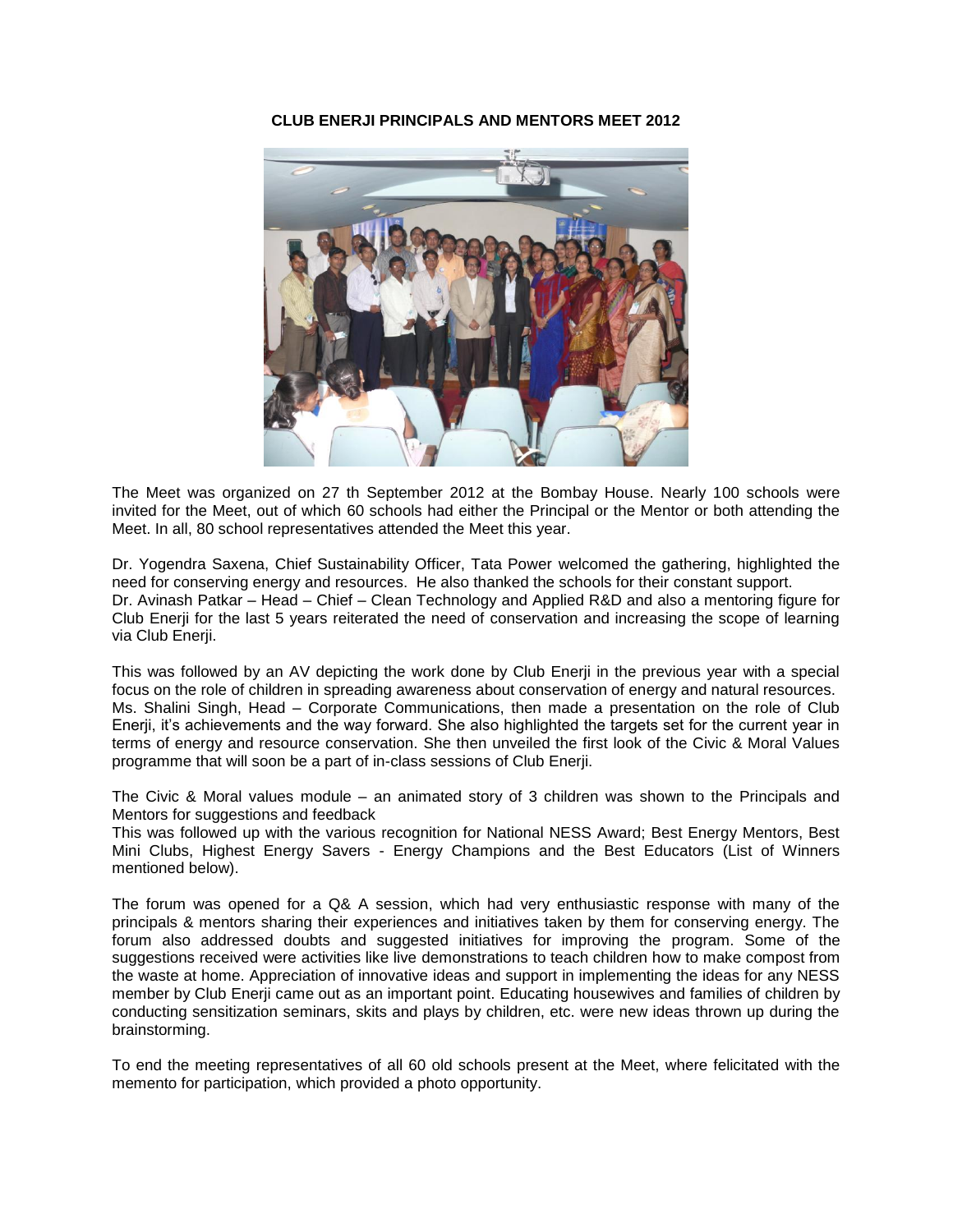### **LIST OF WINNERS**

#### **National Energy Savvy School Award –**

Smt. Sulochanadevi Singhania High School for conducting maximum number of innovative activities and sensitizing citizens in and around Thane regarding Energy Conservation



#### **Best Energy Mentor –**

- 1. Ms. Leena Koli Rizvi Springfield, Bandra
- 2. Mrs. Puja Rawal J.B. Khot, Borivili East
- 3. Ms. Rama Chandrashekhar Lokpuram School Thane
- 4. Ms. Rupa Lobo St. Lawrence High School, Kandivili East